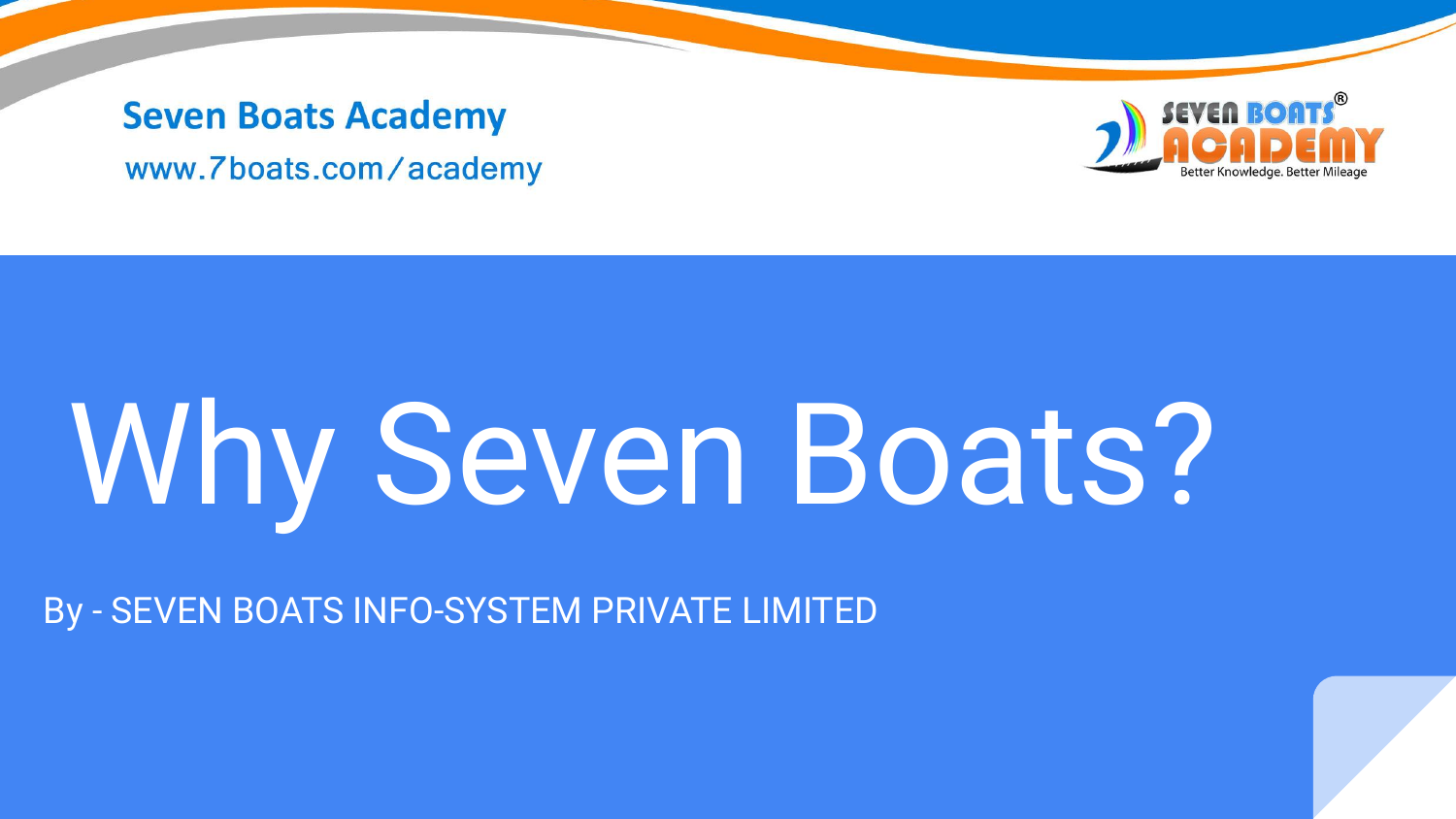#### Quick Stats

- ✓ 37,000+ Students trained since 2011.
- <del>○ 50+</del> Recruitment Partners
- <del>○</del> △ Above 95% Placement record
- <del>√ 500+ Clients served</del>
- <del>○</del> <del>∠</del> 25+ National Awards & Felicitations
- <del>√</del> Featured in 20+ popular magazines
- <del>√ 1300+ Positive Reviews</del>
- <del>○</del> Globally Approved Course Syllabus
- <del>○</del> Educational Partnership with Premium Tools
- **√** 70+ Countries Served
- ✓ Invited For Guest Sessions by 25+ Top B-Schools/Universities including IIM, IIT, AICTE, UGC & Many more.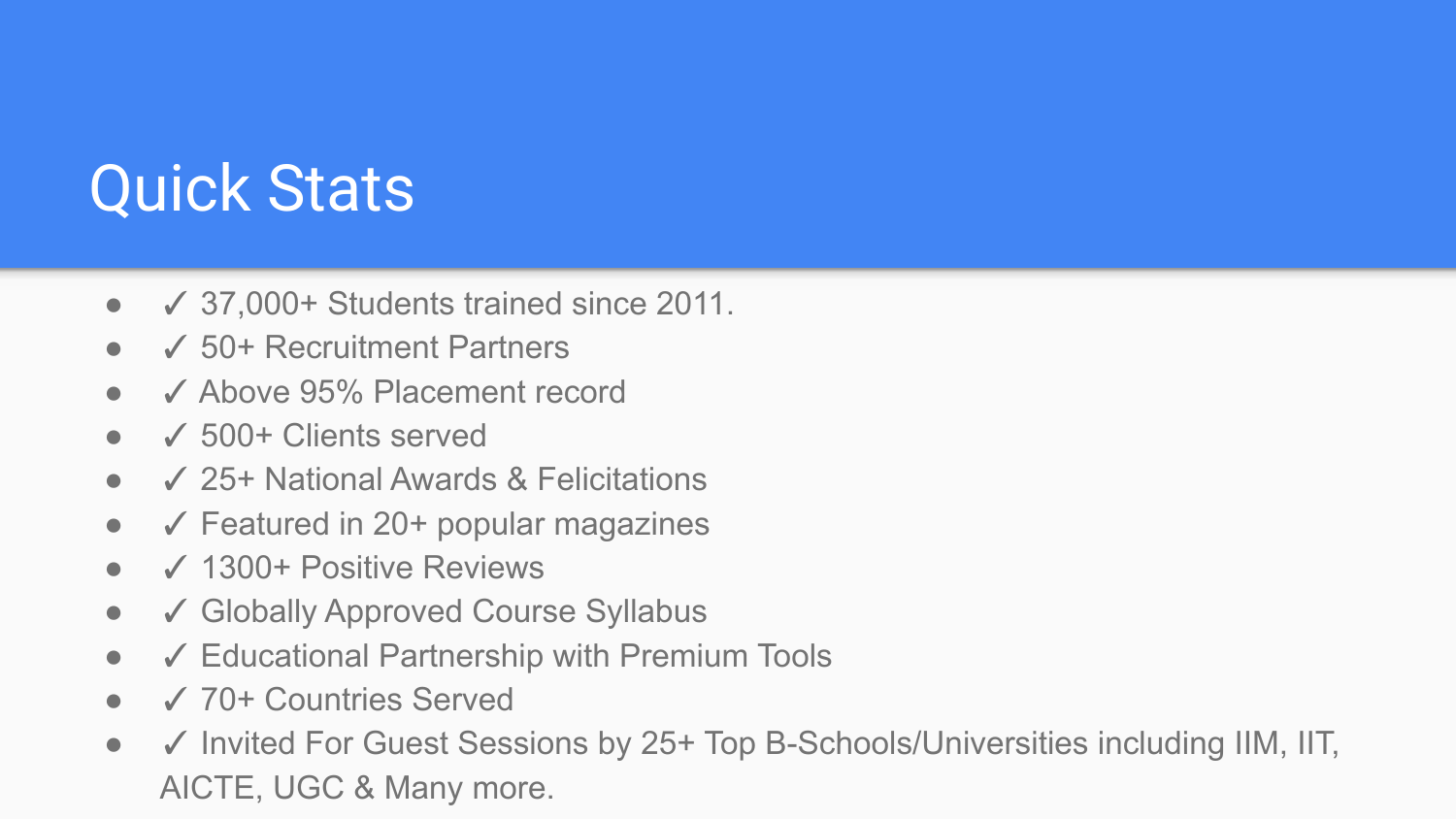#### **Among The Top Rated & Most Trusted Digital Marketing** Institutes in India



Invited / Felicitated, Awarded & Trusted By 25+ Top B Schools, Universities, Corporate & Business Chambers in India for excellence in Digital Marketing Training.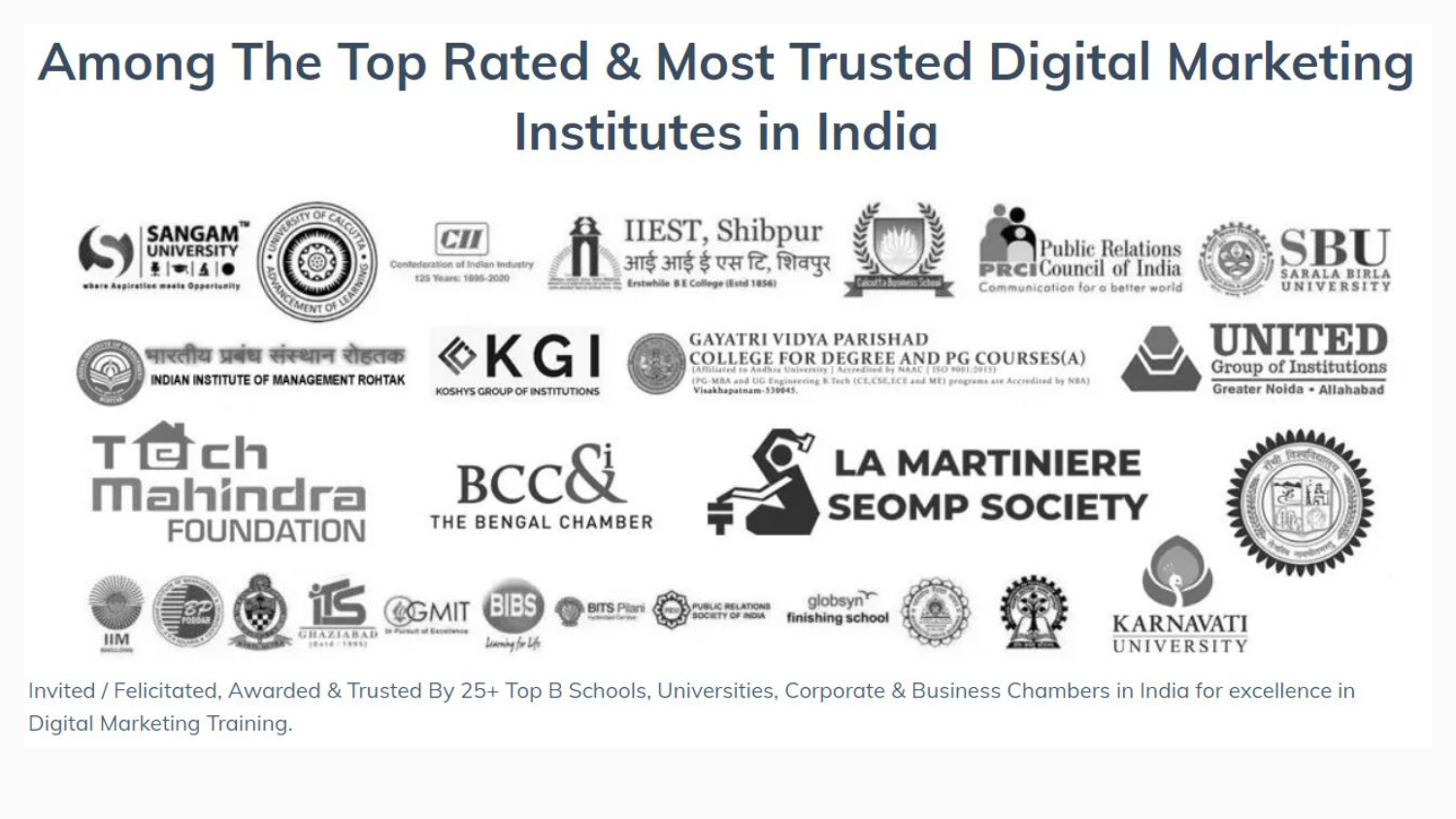#### Step by step digital marketing training

At 7boats Academy, the institution focuses on making a world-class digital marketing professional with an understanding of the constant updates coming from the search engine giants. While training the budding professionals, the institute tries to create an all-rounded professional course that can help the students to get the grasp of the subject easily.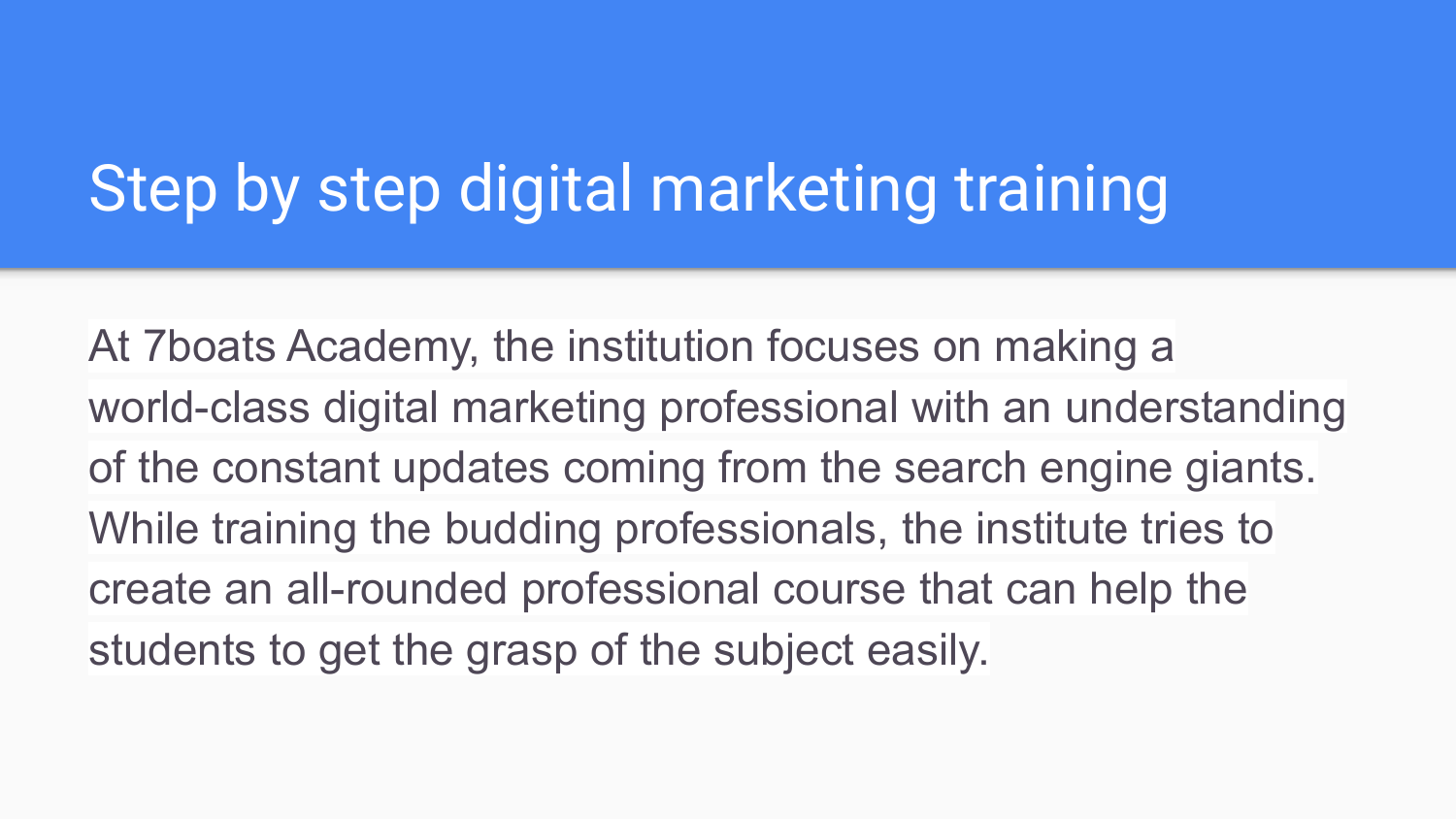#### Strong Industry Connect

7boats Academy is not just a digital marketing institute, it's a full service digital marketing agency as well. 7boats Academy is a unit of Seven Boats Info-System Pvt. Ltd. which is a [reputed](https://www.7boats.com/) [digital marketing agency in Kolkata](https://www.7boats.com/) and served more than 500 clients across 50 industry verticals in 70 countries. So you will get real projects to work on in real industry environment. Practical on job training environment.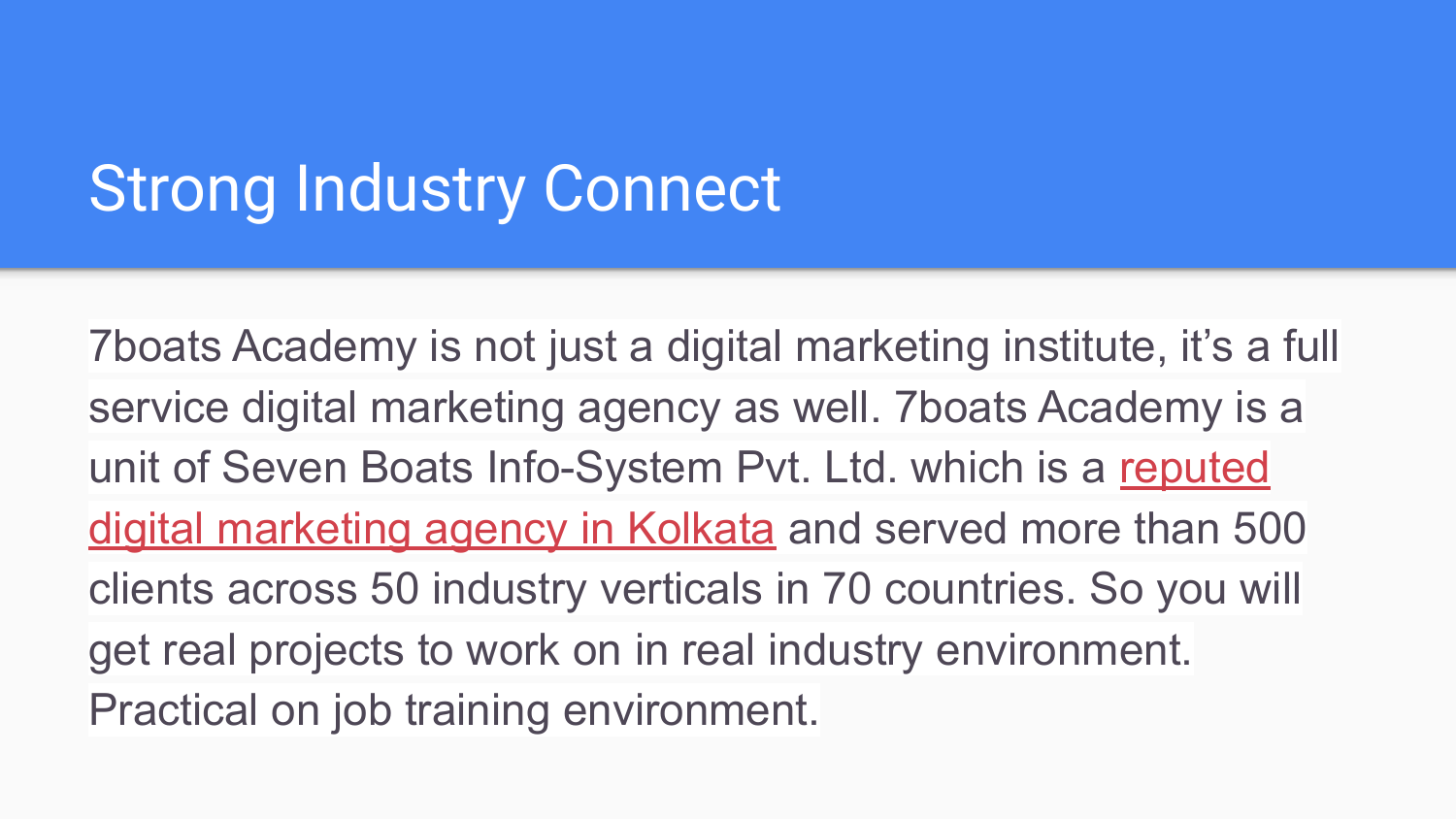### Trusted and associated with reputed institutions of the nations

Seven Boats Academy has been associated with numerous prestigious institutions. It has been felicitated by 25+ Universities, Top B Schools, Business Chambers, and Corporate houses of the nation for creating a revolutionary breakthrough in the field of digital marketing. Some of the institutions associated with the 7boats include IIM Shillong, IIM Rohtak, AICTE ATAL FDP, UGC-HRDC, Ranchi University, Sangam University, Public Relations Council of India, Karnavati University, IIEST (Shibpur), ITS Ghaziabad, Coca Cola AIESEC Youth Speak Forum and many more.

See Press & Media section here - <https://www.7boats.com/about/press/>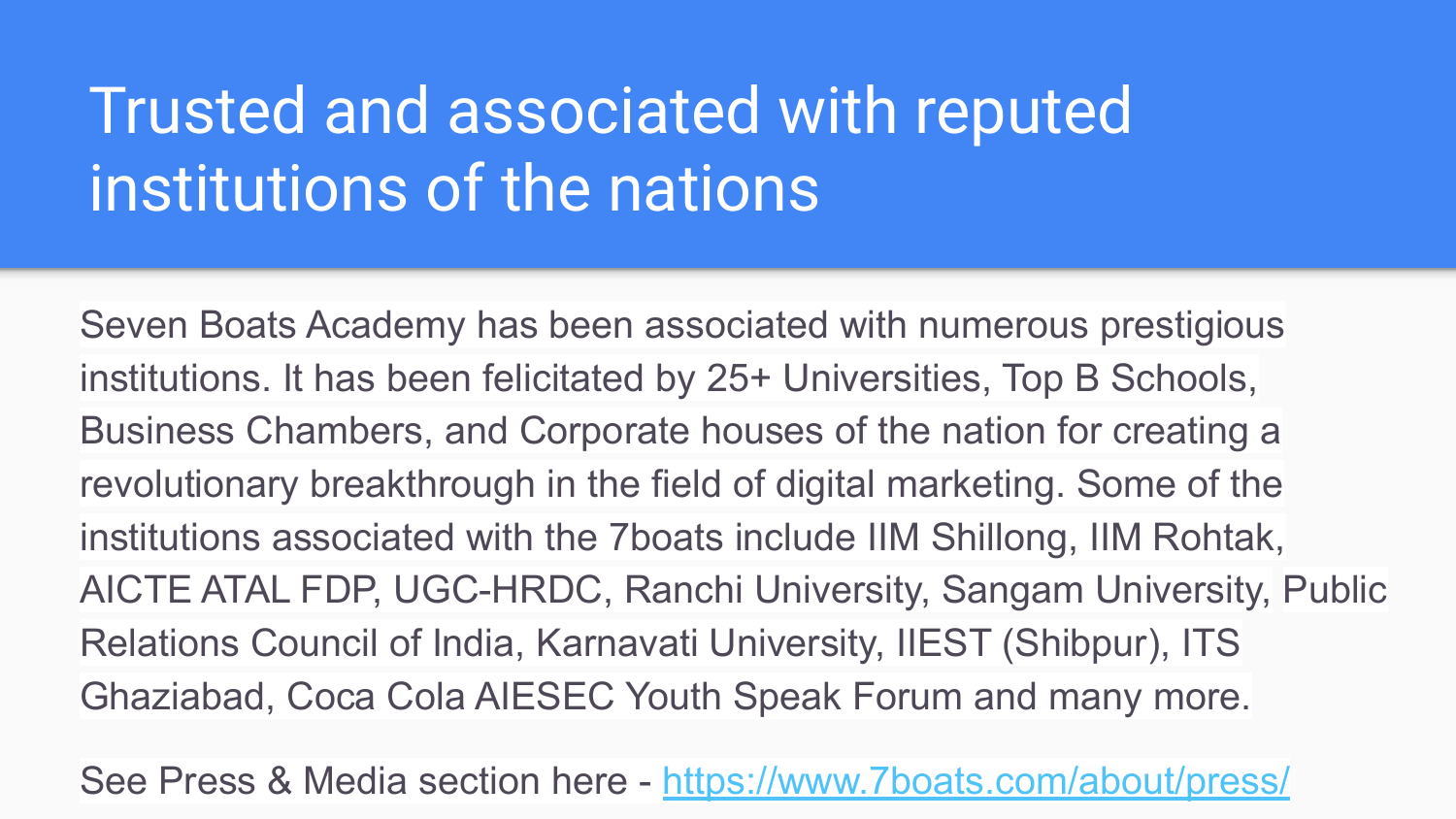

Seven Boats Academy is a premier Internet marketing institute in India. 7boats is among top digital marketing agencies in India & among top digital marketing institutes in India.

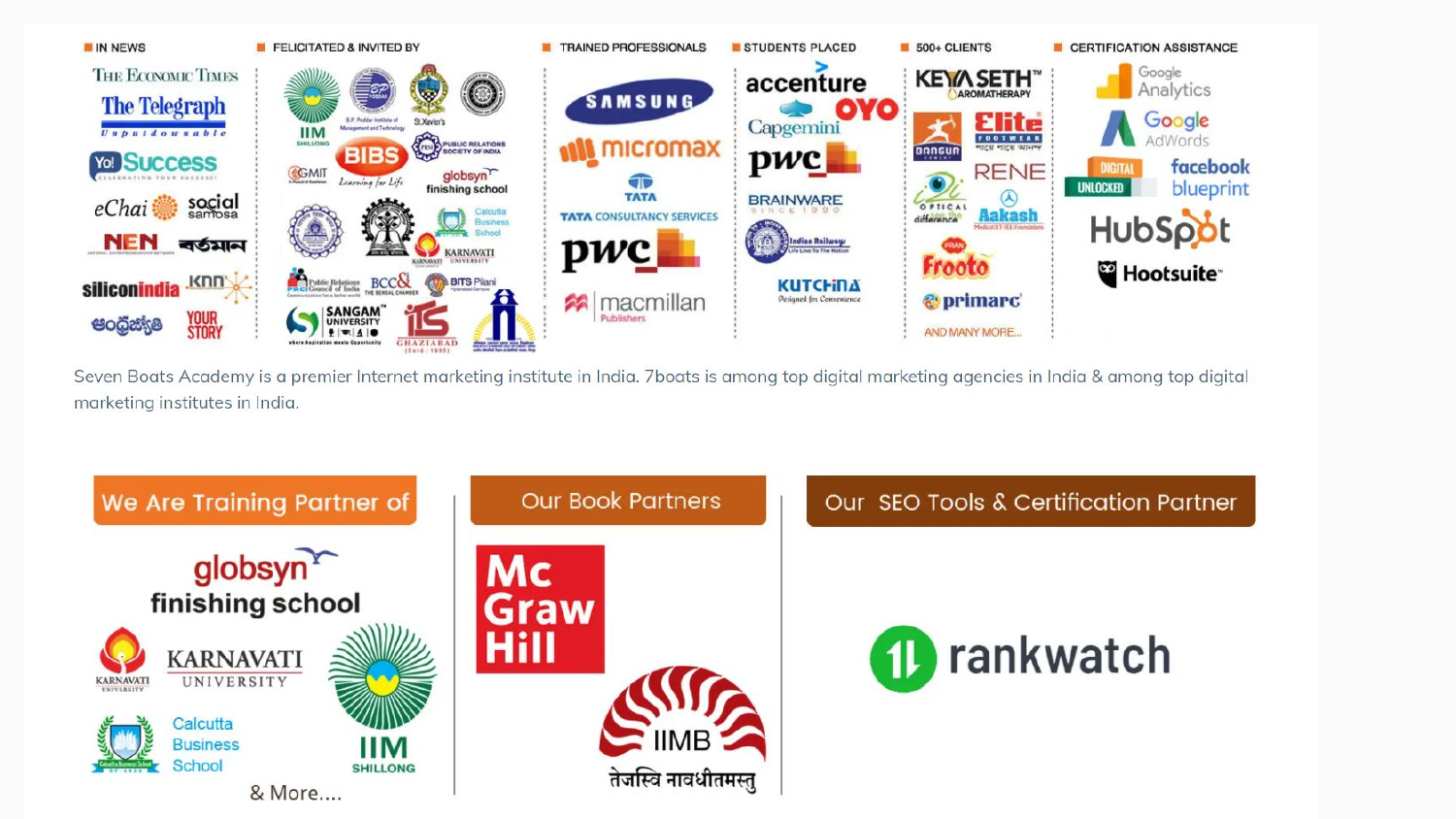#### SEVEN BOATS HAS BEEN INVITED & FELICITATED FOR FACULTY DEVELOPMENT PROGRAM (FDP) BY AICTE-ATAL ACADEMY, GAYATRI COLLEGE VIZAG, & UGC-HRDC RANCHI UNIVERSITY



विश्वविद्यालय अनुदान आयोग<br>University Grants Commission quality higher education for all



**UGC-Human Resource Development Centre** Ranchi University, Ranchi



अखिल भारतीय तकनीकी शिक्षा परिषद्<br>All India Council for Technical Education



**GAYATRI VIDYA PARISHAD EGREE AND PG COURSES(A)** Affiliated to Andhra University | Accredited by NAAC | ISO 9001:2015) (PG-MBA and UG Engineering B.Tech (CE,CSE,ECE and ME) programs are Accredited by NBA) Visakhapatnam-530045.

Our Founder & CEO Debajyoti Banerjee has been invited as resource person for faculty development program at AICTE-ATAL Academy, Gaytri Collge Vizag and at UGC-HRDC, Ranchi University.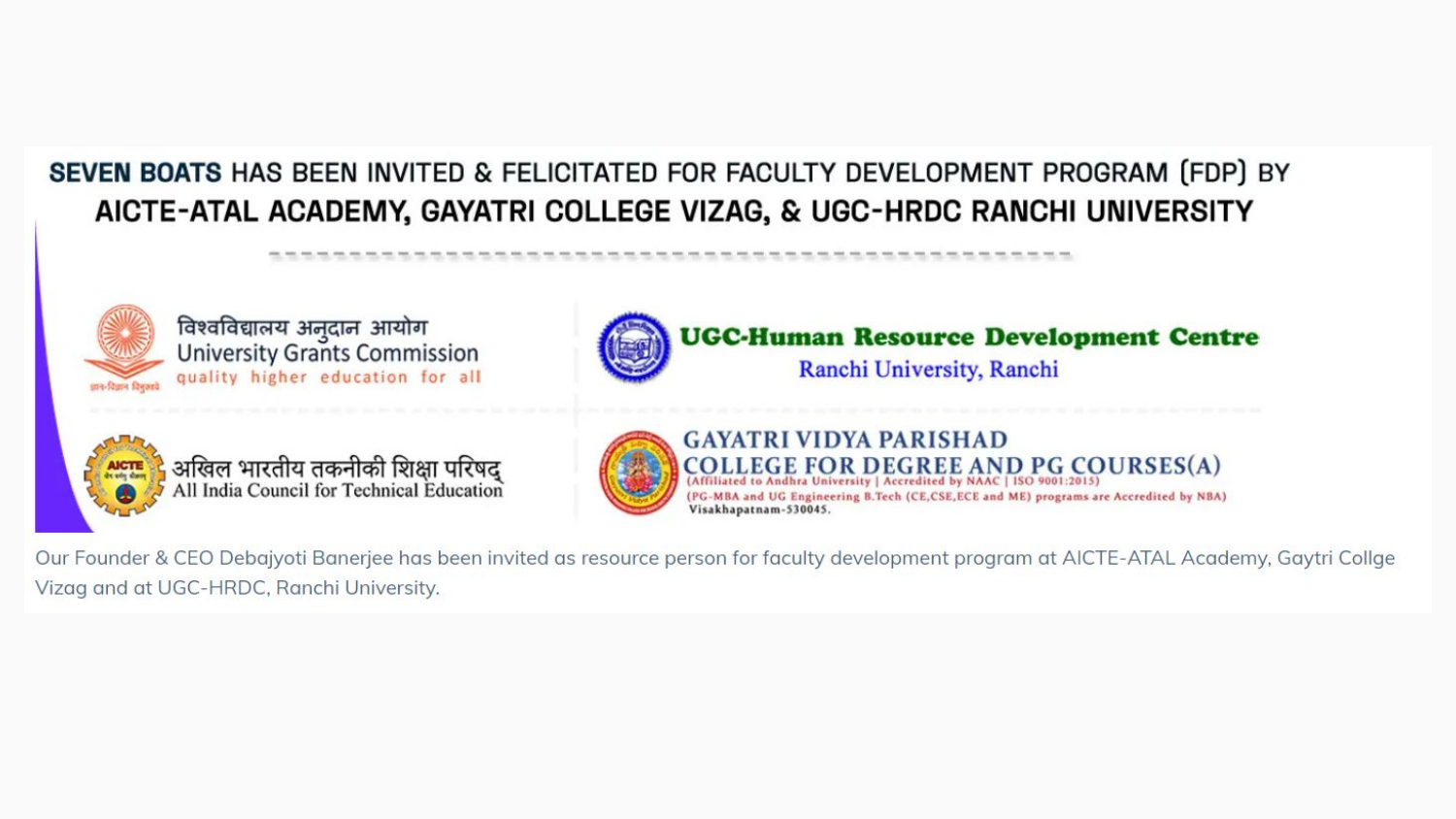## A long line of successful students since 2011 & Good placement records

The institution was established in 2011. Since then more than 37000+ alumni all through the globe have found [placement](https://www.7boats.com/academy/placement/) in different prestigious corporate houses including Accenture, Capgemini, Brainware, PWC, Kuchina, OYO, and many more. Seven Boats Academy has 1200+ of positive reviews on Google, Facebook, YouTube, Udemy, JustDial and many other platforms.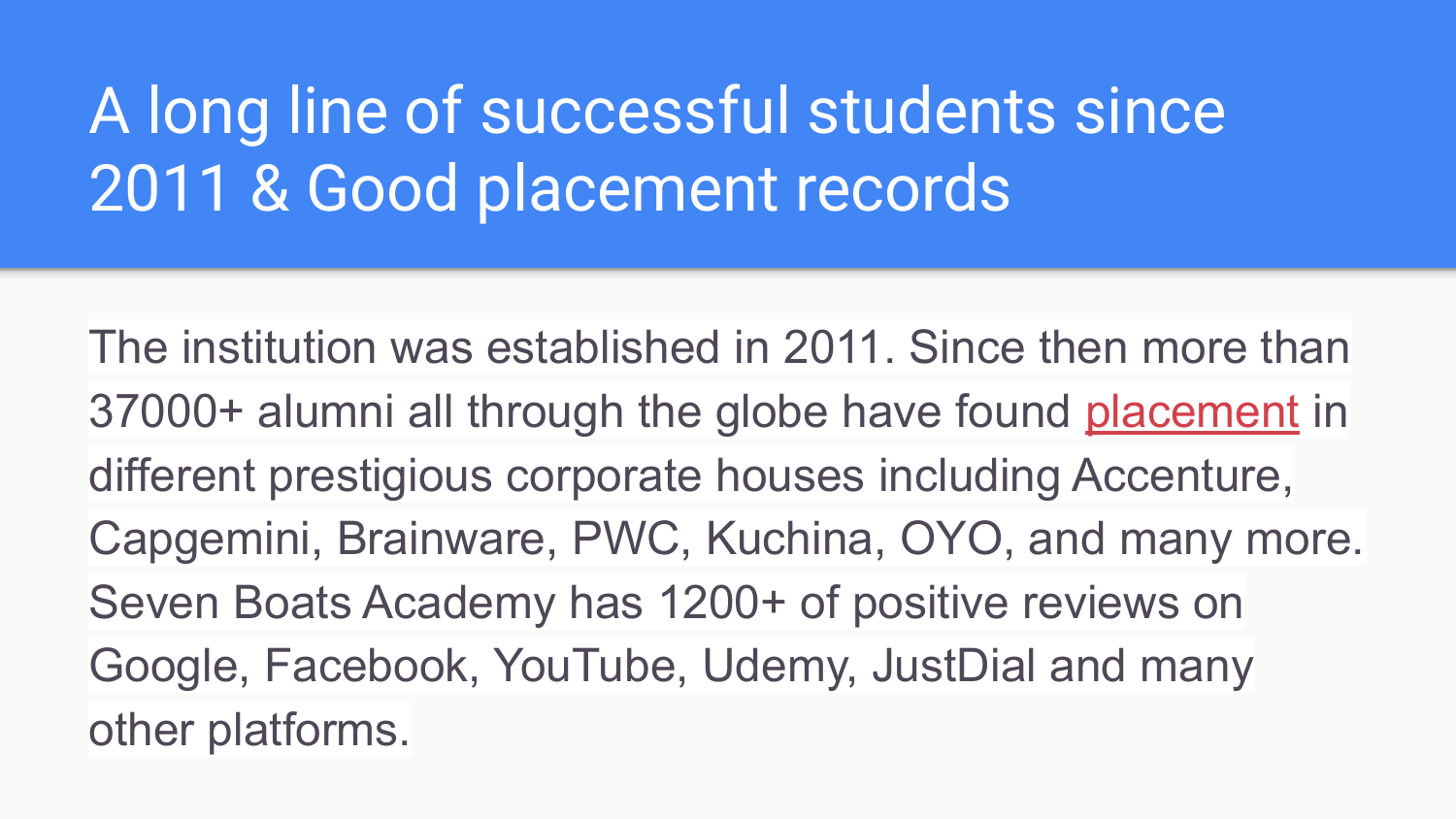#### An updated curriculum

We all know digital marketing is the dynamic field, with constantly updating the rules and algorithms for the benefit of the users. To keep up with the constant changes in the field, Seven Boat Academy tries to constantly update and restructure the [digital marketing curriculum](https://www.7boats.com/academy/digital-marketing-course-curriculum/) for the benefit of the students.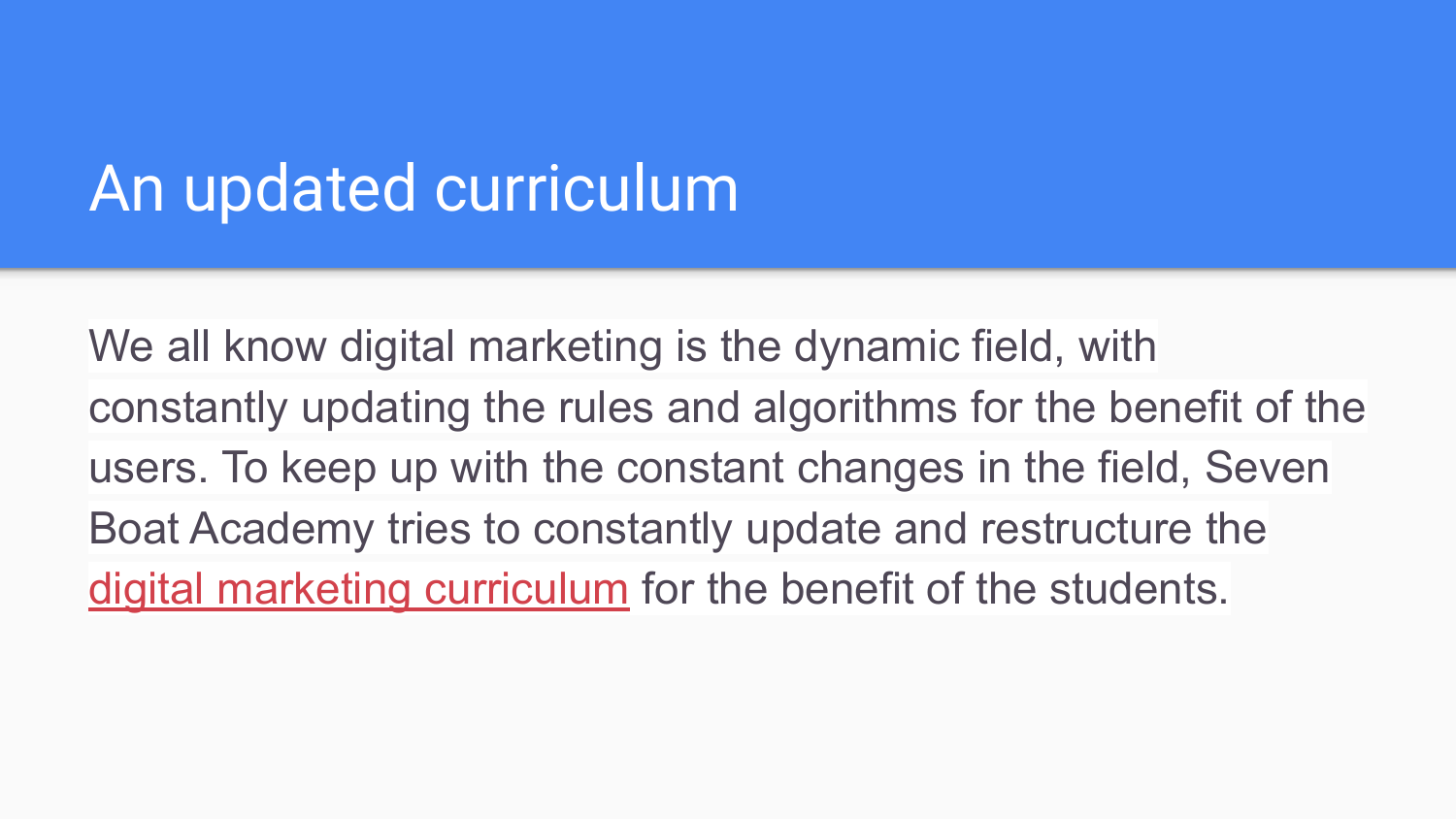## Classes based on practical applicable insights

To survive in the world of digital marketing, mere theoretical knowledge is not enough. To survive in the market, the candidate requires the skills to think out of the box and some practical knowledge about how things run in the digital marketing industry. 7boats Academy runs an [in-depth practical session](https://www.7boats.com/academy/live-projects/) to familiarise the students with real-life scenarios.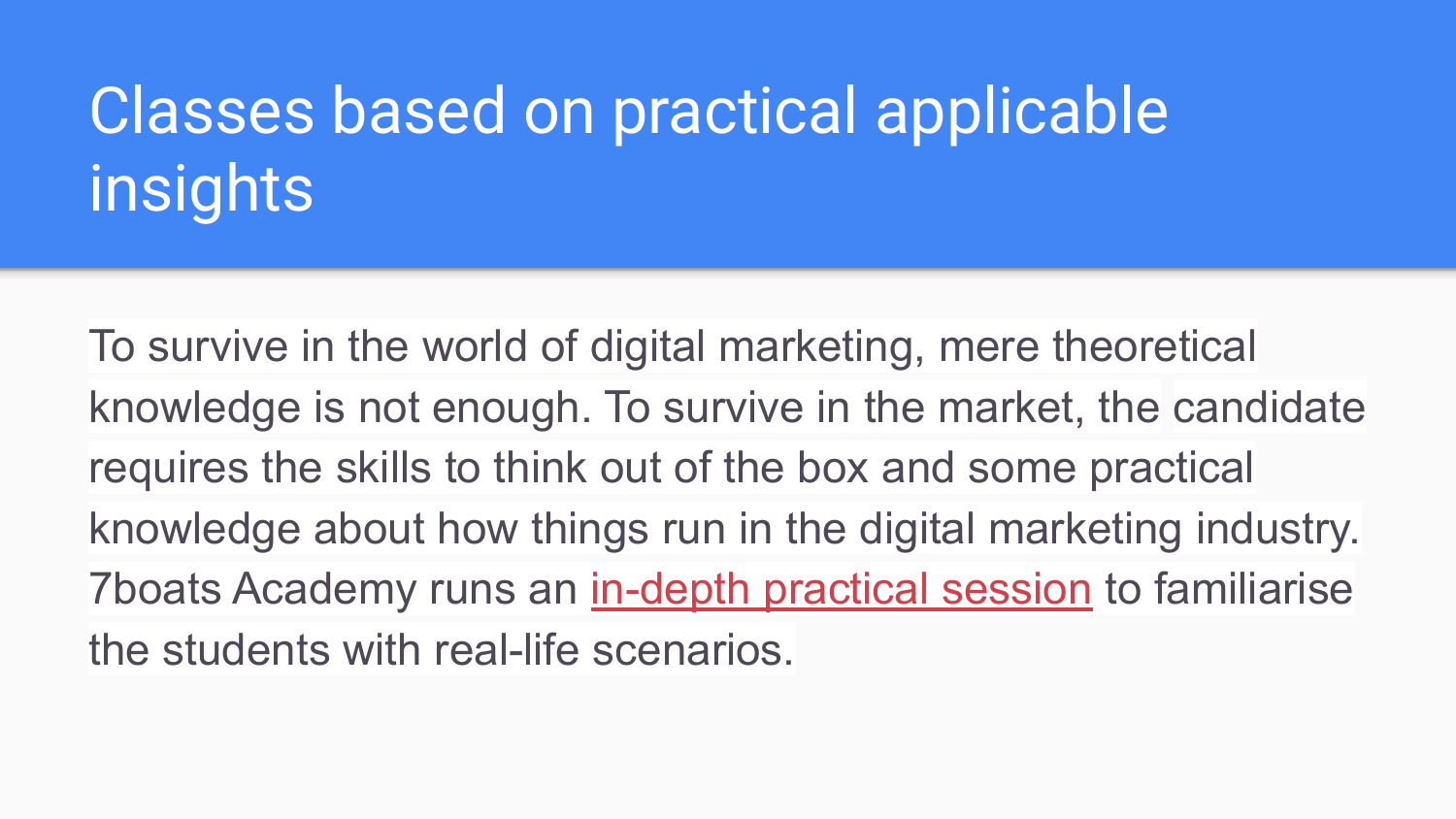#### Post-Training Support

Education of the does not end with the completion of the course for a student. Most of the course participants require somewhat support post-training to help them work through real-life situations while dealing with clients. A post-training support group can help in making professional careers better for the people entering the digital marketing industry as a fresher.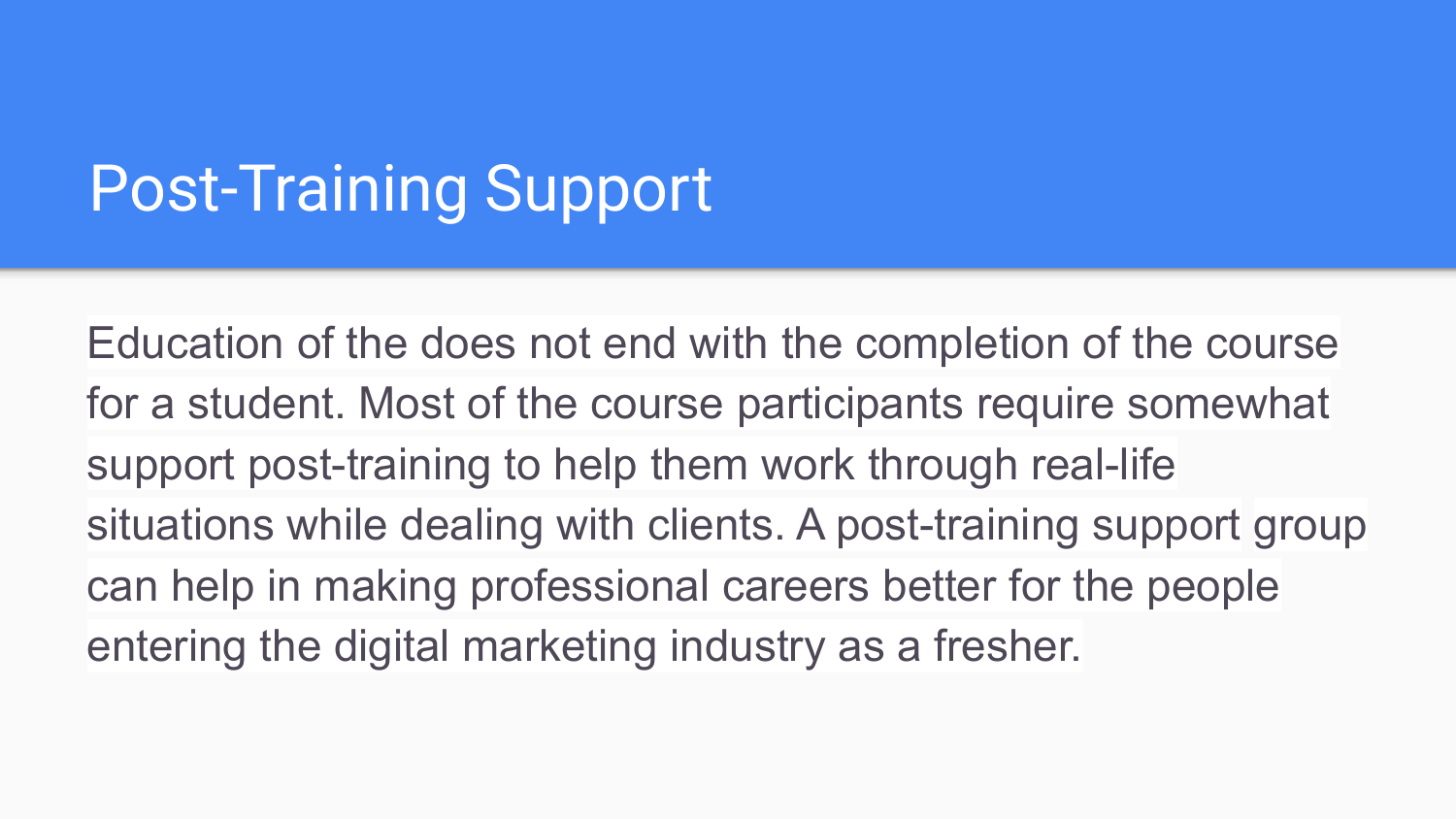#### Certifications Assistance

Not all courses are suitable for everyone, so how to choose a relevant program concerning skill level or experience? To make things simple for the students, the academy provides certification counseling and assistance to the attendees – helping them in choosing the right academic program suitable for their career and skill level. Check [7boats Academy Digital Marketing Certifications](https://www.7boats.com/academy/seven-boats-certifications/). Also get support for Google, Hubspot, Facebook & Other certifications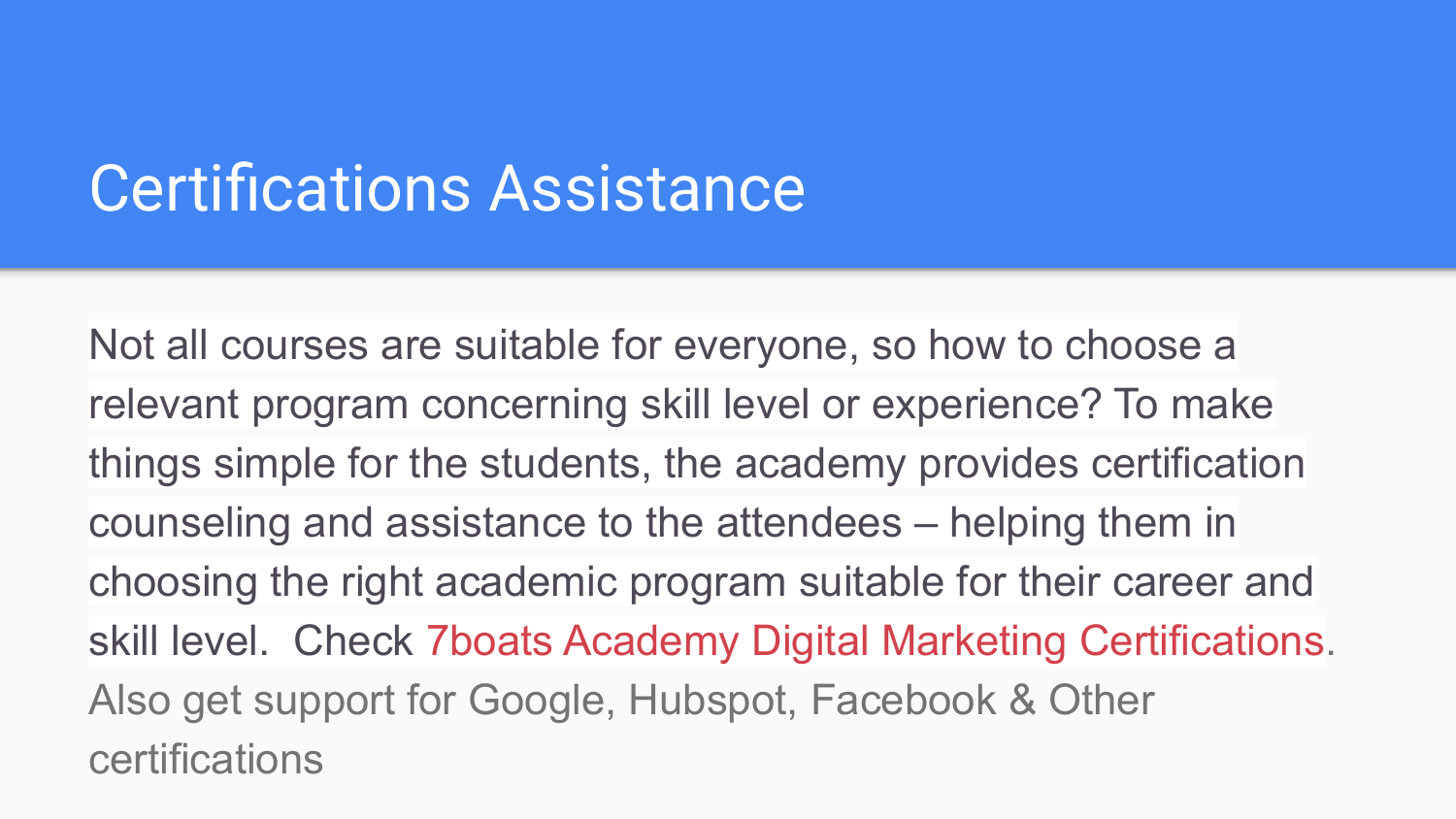#### Helpful practice material

Finding the right materials for the digital marketing program is similar to finding a gold mine. With the right course materials to study and read, one can take over the competition and make an impact in the industry. To support the students, Seven Boats Academy provides the right study materials that can help in making the training worthwhile. Check [Free SEO Course](https://www.7boats.com/academy/course/free-seo-certification-course/)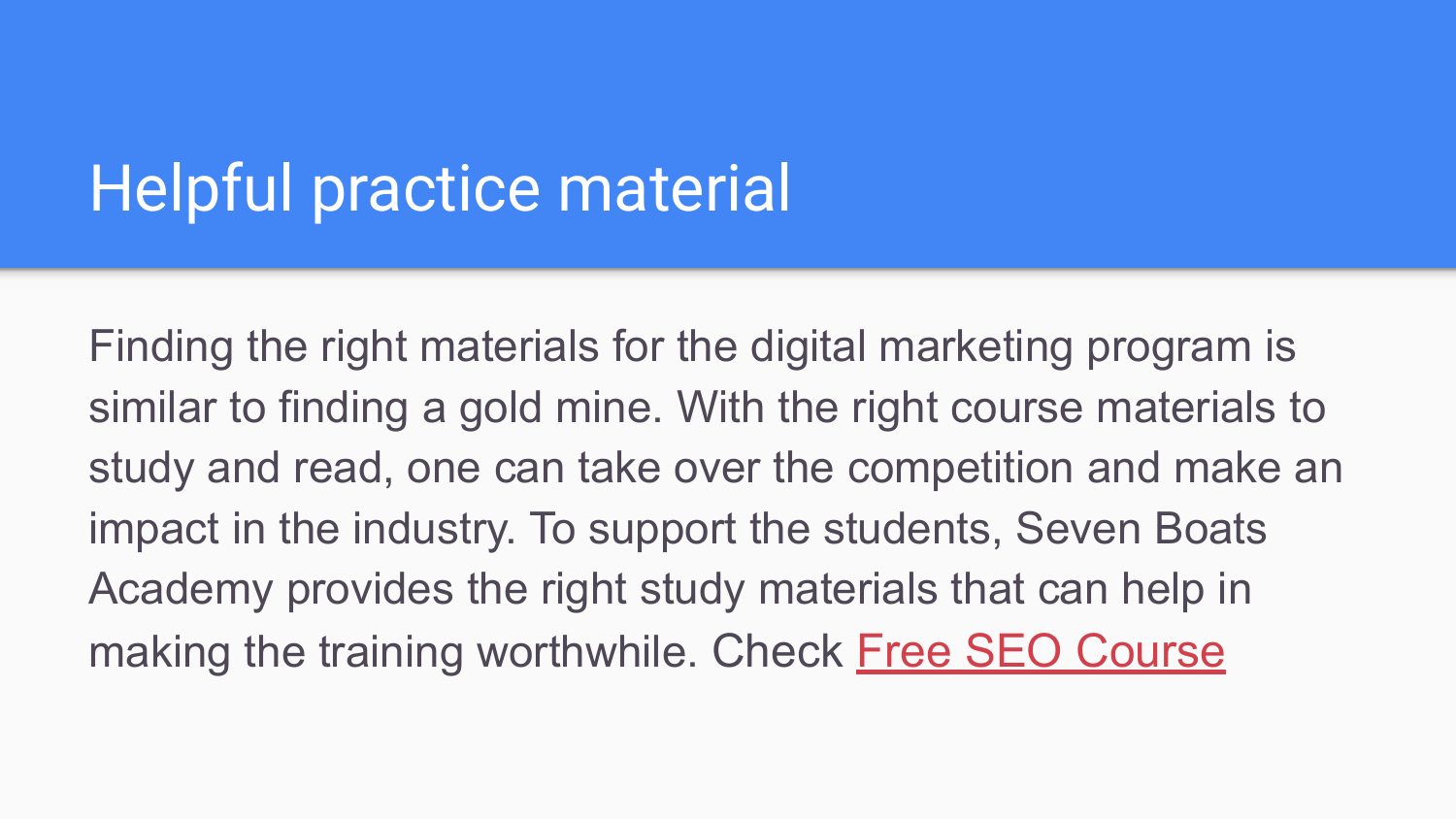## Infrastructure worthy of a digital marketing institute

Not many digital marketing institutes can boast of having a classy infrastructure for an integrated and well-rounded course. The Seven Boats Academy is built on the foundation of solid course material and a promising infrastructure to make the digital marketing program more exciting for the students. See [infrastructure](https://www.7boats.com/academy/infrastructure-lab/)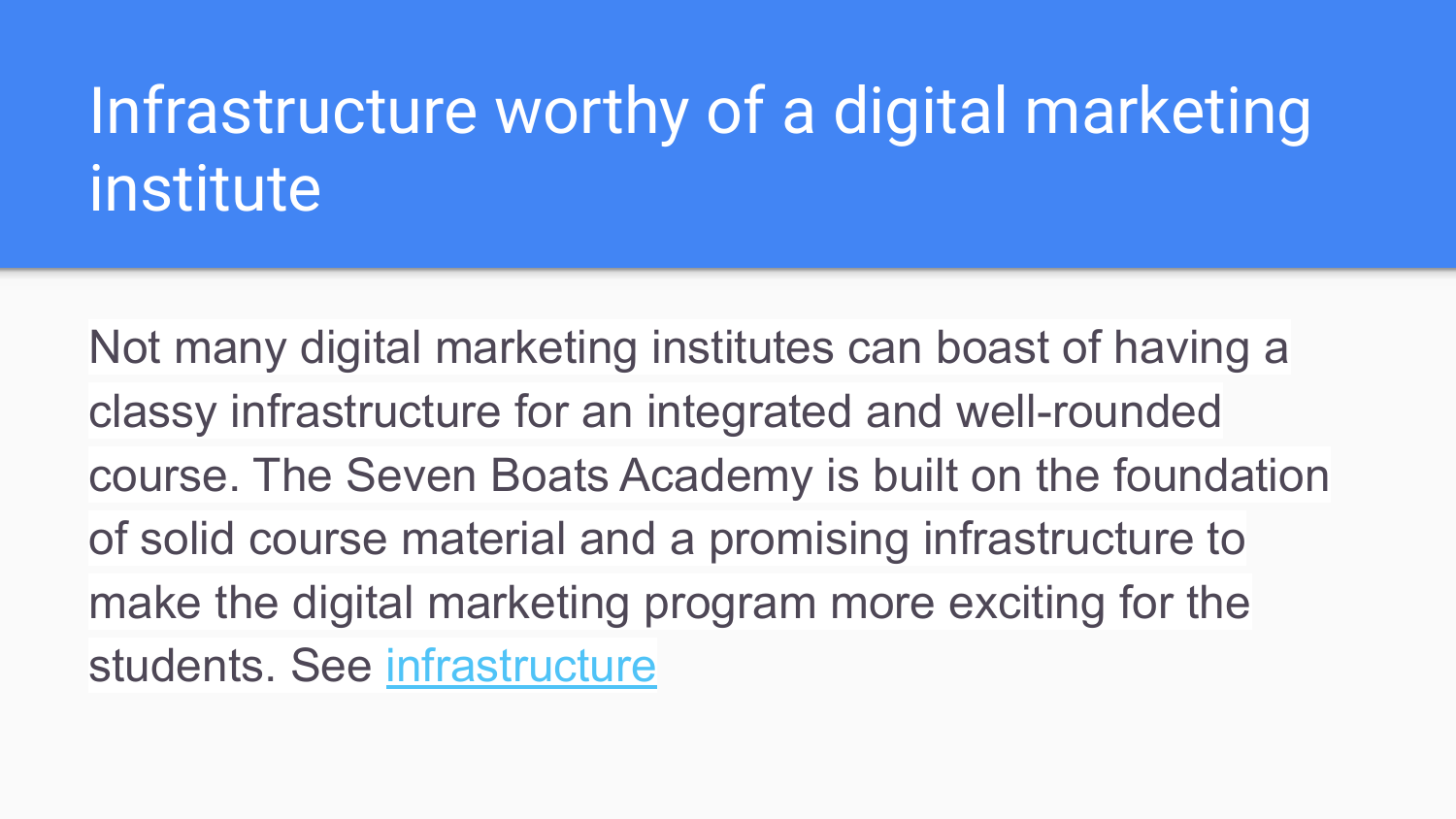#### Various other reasons

Some of the other reasons why the Seven Boats id the place to learn digital marketing are:

- Valid certifications & diploma
- **[Recipient of many prestigious awards](https://www.7boats.com/academy/awards/)**
- **[Experienced trainers](https://www.7boats.com/academy/trainers/)**
- Flexible training hours
- Affordable fee structure
- More reasons to join 7 boats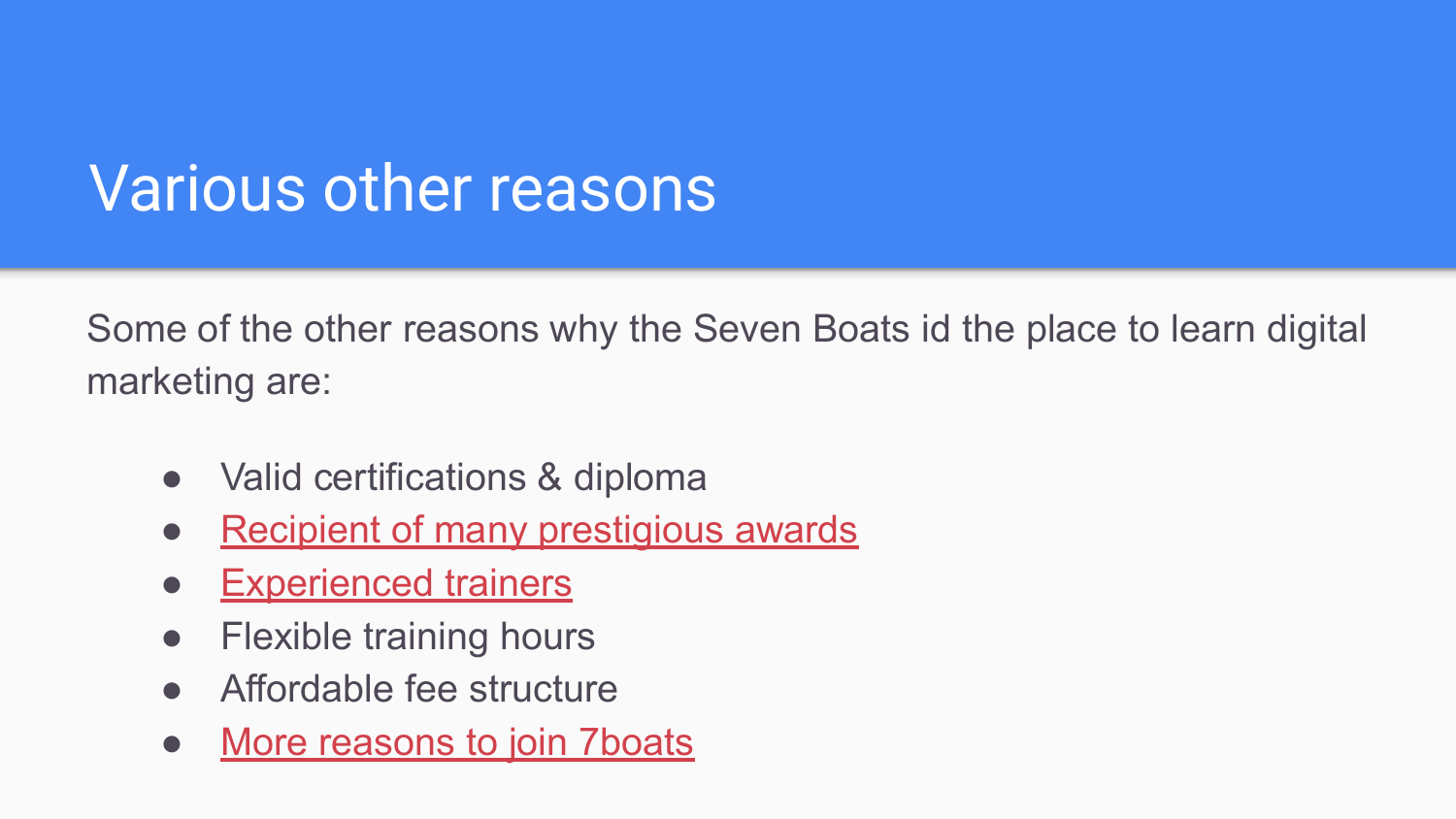#### **Testimonials**

On behalf of the Student Chapter, 'Computer Society of India' we wanted to express our appreciation to you for online convention on Digital Marketing & Statistical Approach. It was extremely informative & the class size and participation illustrated the importance of this topic to bankers. Thanks for making such convention successful and we appreciate your continued support.

Prof. Dr. K P Yadav, Vice Chancellor, Sangam University

Dear Team, We would like to first express our gratitude to Mr. Debajyoti Banerjee for the insightful session on Digital Marketing. The attendees were very appreciative of the learning and found the skills taught to be an asset for their future path ahead in their managerial career.

Conclave. IIM Shillong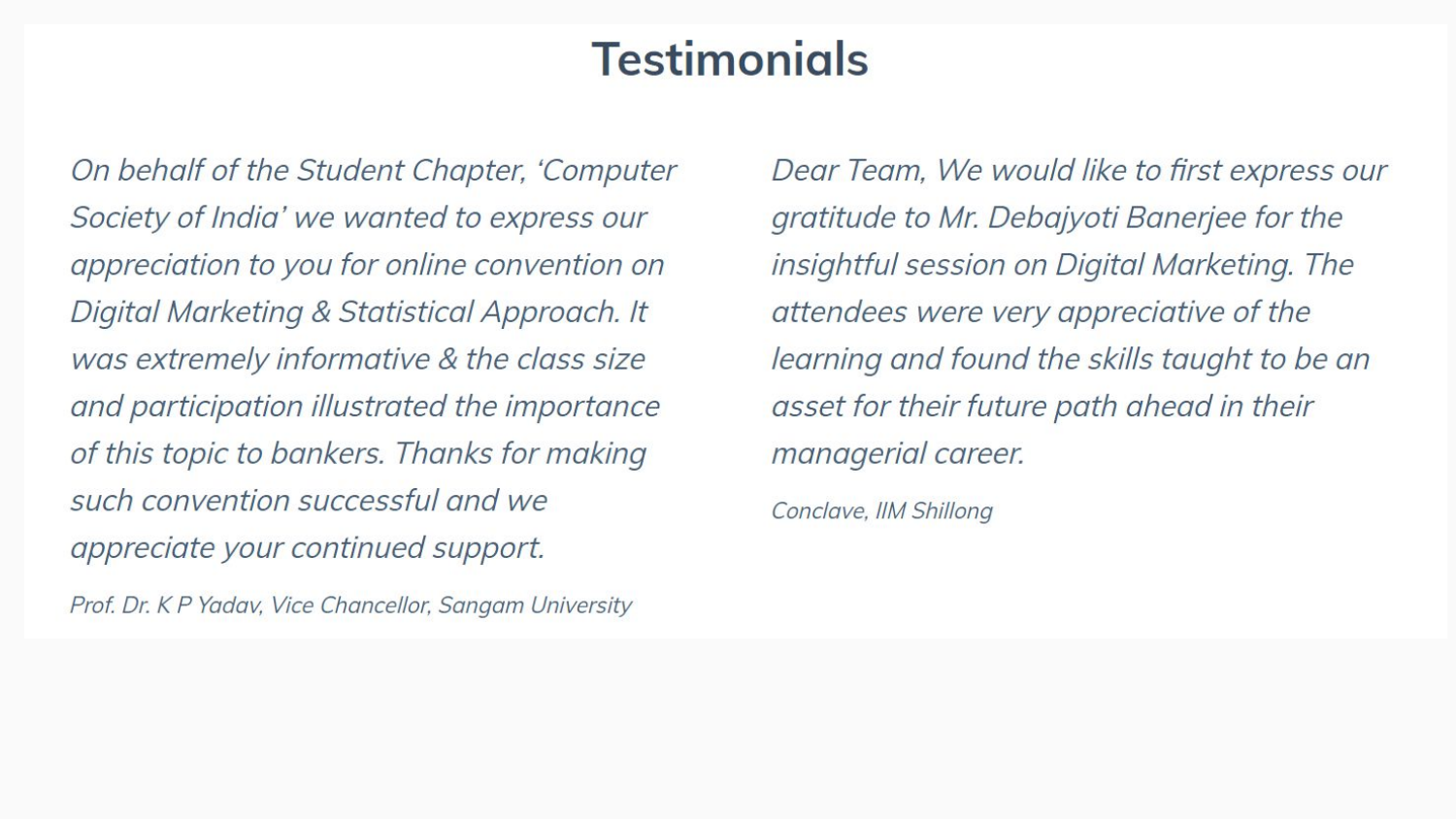